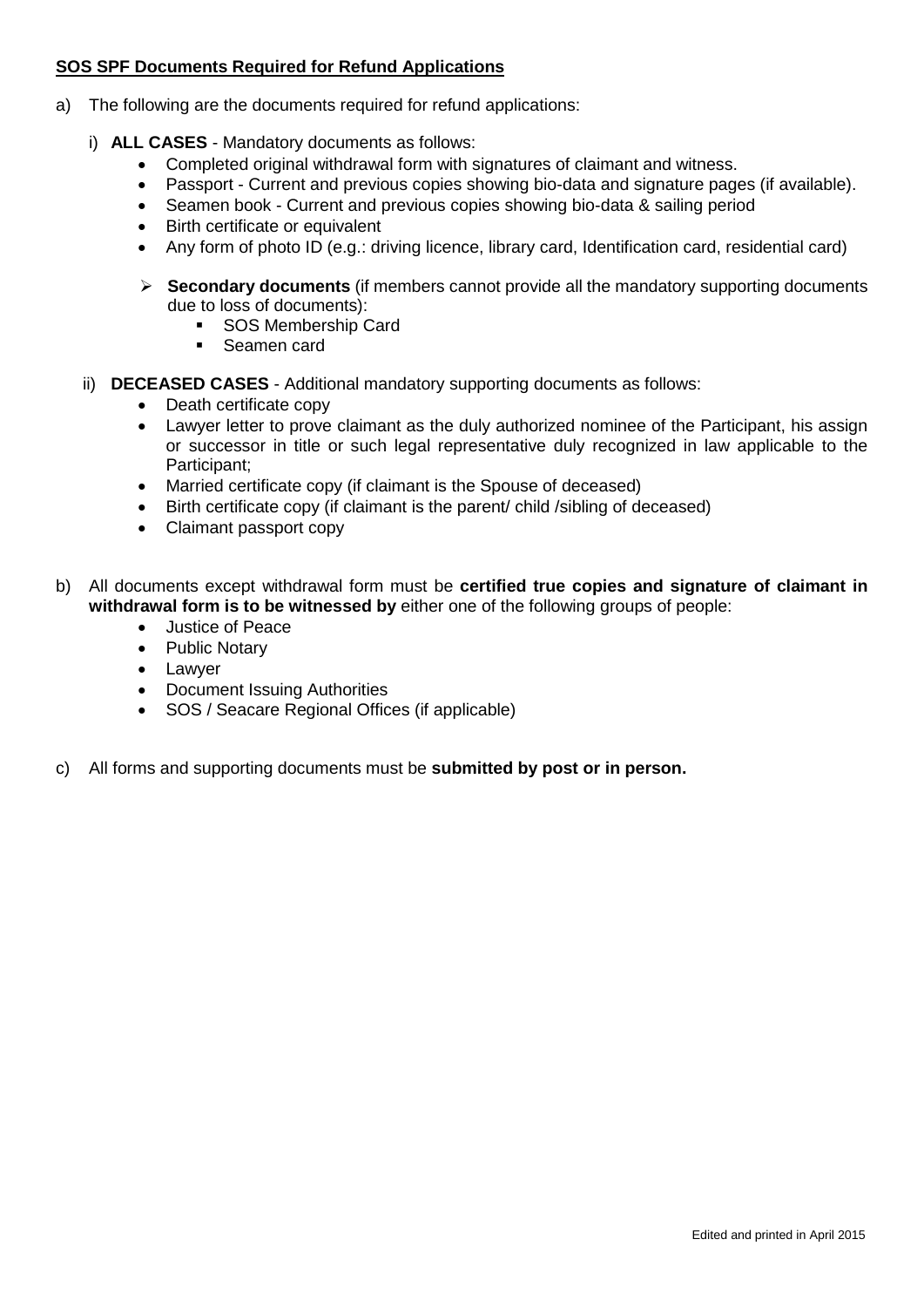## **SOS Seafarers' Provident Fund**

# GAPORE ORGANISATION OF<br>F A M F N

**Seacare Thrift Pte Ltd** 52 Chin Swee Road #08-00 Seacare Building Singapore 169875 Tel: +65-63795666 Fax: +65-68363976 E-mail: [thrift@seacare.com.sg](mailto:thrift@seacare.com.sg) Website: [www.seacare.com.sg](http://www.seacare.com.sg/)

**For SOS use only**

Thrift ID:

# **Application Form for Withdrawal of SPF**

**I/We hereby apply to receive SOS Provident Fund.**

#### **IMPORTANT:**

**Please write clearly and provide correct and complete information as incomplete withdrawal form will delay the application process.**

**Please enclosed certified true copies of required documents. Signature of claimant is to be witnessed by authorised personnel.**

## **SPF Account Holder's Personal Particulars**

| Name as in                 |               |  |
|----------------------------|---------------|--|
| Passport                   |               |  |
|                            |               |  |
| <b>Residential Address</b> |               |  |
|                            |               |  |
| Passport Number            | Date of Birth |  |
| <b>Contact Numbers</b>     |               |  |
| Email                      |               |  |

## **Member / Nominee's Bank Details**

| Payment Mode: Cheque / Bank Draft / Telegraphic Transfer (Please specify one only, Bank charges applies) |  |                    |  |  |
|----------------------------------------------------------------------------------------------------------|--|--------------------|--|--|
| Type of Currency                                                                                         |  |                    |  |  |
| Name as per Bank<br>Account                                                                              |  |                    |  |  |
| <b>Bank Name</b>                                                                                         |  |                    |  |  |
| <b>Bank Swift Code</b>                                                                                   |  | <b>Branch Name</b> |  |  |
| IFSC Code #                                                                                              |  |                    |  |  |
| <b>Account Number</b>                                                                                    |  |                    |  |  |
| <b>Address of Bank</b>                                                                                   |  |                    |  |  |

Note: # For Bank accounts in India, please fill in.

\*\* This section is only to be completed by nominee / beneficiary under labour agreement, otherwise please ignore.

| Nominee / Beneficiary's<br>Name             |                                               |  |
|---------------------------------------------|-----------------------------------------------|--|
| Relationship to Member                      | <b>Contact Number</b>                         |  |
| Nominee / Beneficiary's<br>Signature & Date | Witness's Name,<br>Signature, Stamp &<br>Date |  |

Edited and printed in Dec 2017